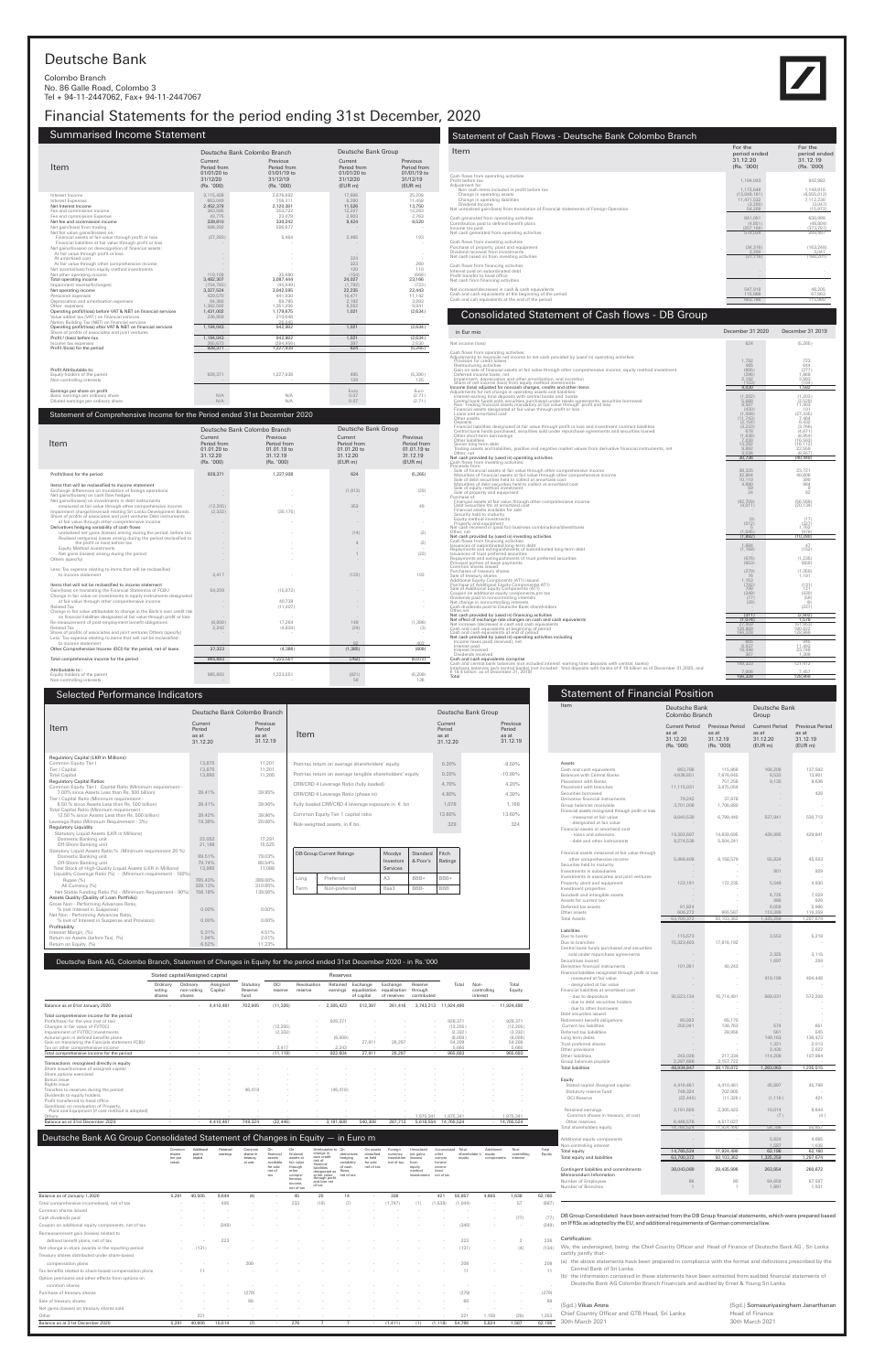# Deutsche Bank

Colombo Branch No. 86 Galle Road, Colombo 3 Tel + 94-11-2447062, Fax+ 94-11-2447067

# Financial Statements for the period ending 31st December, 2020

Analysis of Deposits - as at 31st December 2020 In Rupees Thousand Current Period 31.12.2020 Previous Period 31.12.2019 Deutsche Bank Colombo Branch By product – Domestic currency Sub total 12,730,977 12,730,977 12,730,977 12,730,977 12,730,977 12,730,977 12,730,977 12,730,977 12,730,977 12,730,977 By product – Foreign currency<br>
Demand deposits (current accounts) 13,277,918 3,774,046<br>
Savings deposits 5,654 164,813 209,468<br>
Margin deposits 5,654 5,654 741,200 Sub total 14,189,585 3,983,513 Total 30,523,134 16,714,491 Demand deposits (current accounts) 8,137,661 7,160,416<br>
Savings deposits 3,634,750 2,628,181<br>
Margin deposits 3,634,750 2,623,814<br>
Fixed deposits 2,823,814

| Analysis Of Loans & Advances, Commitments, Contingencies And Impairment as at 31st December 2020 |                                 |                                  |
|--------------------------------------------------------------------------------------------------|---------------------------------|----------------------------------|
| In Rupees Thousand                                                                               |                                 | Deutsche Bank Colombo Branch     |
|                                                                                                  | Current<br>Period<br>31.12.2020 | Previous<br>Period<br>31.12.2019 |
| Product-wise Gross loans & advances                                                              |                                 |                                  |
| By product - Domestic currency<br>Overdrafts                                                     | 8,512,008                       | 9,145,827                        |
| Trade finance                                                                                    | 4,083,888                       | 50,152                           |
| Staff loans<br>Supplier Finance                                                                  | 171,077<br>516,017              | 190,543<br>228,007               |
| Sub total                                                                                        | 13,282,990                      | 9,614,529                        |
| By product - Foreign currency                                                                    |                                 |                                  |
| Overdrafts                                                                                       | 2,331,722                       | 2,317,704                        |
| Trade finance<br>Staff loans                                                                     | 3,692,372                       | 2,710,792                        |
| Supplier Finance                                                                                 |                                 |                                  |
| Sub total<br>Total                                                                               | 6,024,094<br>19,307,084         | 5,028,495<br>14,643,024          |
|                                                                                                  |                                 |                                  |
| Product-wise commitments and contingencies                                                       |                                 |                                  |
| By product - Domestic currency<br>Guarantees                                                     | 4,539,762                       | 1,924,987                        |
| Letters of credit                                                                                |                                 | 45,846                           |
| Forward exchange contracts                                                                       | $\sim$                          |                                  |
| Usance Import Bills<br>Core acceptance                                                           |                                 |                                  |
| Other commitments<br>Undrawn Ioan commitments                                                    | 15,261,703                      | 8,983,403                        |
| Sub total                                                                                        | 19,801,465                      | 10,954,236                       |
| By product - Foreign currency                                                                    |                                 |                                  |
| Guarantees                                                                                       | 7,006,096                       | 6,005,325                        |
| Letters of credit                                                                                | 3,188,543                       | 3,669,258<br>(59, 172)           |
| Forward exchange contracts<br>Usance Import Bills                                                | (184)<br>3,266,523              | 707,537                          |
| Core accepteance<br>Other commitments                                                            | 84.029                          | 365,940                          |
| Undrawn Ioan commitments                                                                         | 4,696,617                       | 6,792,871                        |
| Sub total                                                                                        | 18,241,625                      | 17,481,760                       |
| Total                                                                                            | 38,043,089                      | 28,435,996                       |
|                                                                                                  |                                 |                                  |
| Stage-wise impairment on loans & advances, commitments and contingencies                         |                                 |                                  |
| Gross loans and advances, commitments and contingencies                                          |                                 |                                  |
| Less: Accumulated impairment under stage 1<br>Accumulated impairment under stage 2               | 5,743<br>149                    | 4,169<br>3                       |
| Accumulated impairment under stage 3                                                             |                                 |                                  |
| Net value of loans and advances, commitments and contingencies                                   | 57,344,281                      | 43,074,848                       |
| Movement of impairment during the period                                                         |                                 |                                  |
| Under Stage 1<br>Opening balance at 01/01/2020                                                   | 4,169                           | 4,797                            |
| Write-off during the year                                                                        |                                 |                                  |
| Other movements<br>Closing balance at 31/12/2020                                                 | 1,575<br>5.743                  | (628)<br>4,169                   |
| Under Stage 2                                                                                    |                                 |                                  |
| Opening balance at 01/01/2020<br>Write-off during the year                                       | $\sqrt{3}$                      | 208                              |
| Other movements                                                                                  | 146                             | (205)                            |
| Closing balance at 31/12/2020<br>Under Stage 3                                                   | 149                             | 3                                |
| Opening balance at 01/01/2020                                                                    |                                 |                                  |
| Write-off during the year<br>Other movements                                                     |                                 |                                  |
| Closing balance at 31/12/2020                                                                    |                                 |                                  |
| Total impairment                                                                                 | 5,893                           | 4,172                            |

## Deutsche Bank - Colombo Branch

Analysis of Financial Instruments on Measurement Basis as at 31st December 2020

| a. Bank - Current period 31.12.2020                                        |            |                          |               |                          |
|----------------------------------------------------------------------------|------------|--------------------------|---------------|--------------------------|
| In Rupees Thousand                                                         | AC         | <b>FVPL</b>              | <b>FVTOCI</b> | Total                    |
| ASSETS                                                                     |            |                          |               |                          |
| Cash and cash equivalents                                                  | 663,786    |                          |               | 663,786                  |
| Balances with central banks                                                | 4,636,851  |                          |               | 4,636,851                |
| Placements with banks                                                      |            |                          |               |                          |
| Placements with Branches                                                   | 11,115,031 |                          |               | 11,115,031               |
| Derivative financial instruments                                           |            | 79,242                   |               | 79,242                   |
| Financial assets recognized through profit or loss                         |            | 8,640,539                |               | 8,640,539                |
| Loans and advances                                                         | 19,302,687 |                          |               | 19,302,687               |
| Financial assets at amortized cost-debt and other instrument               | 9,274,536  |                          |               | 9,274,536                |
| Financial assets measured at fair value through other comprehensive income |            |                          | 5,466,408     | 5,466,408                |
| Other assets                                                               | 606,272    | $\sim$                   | $\sim$        | 606,272                  |
| Total financial assets                                                     | 45,599,162 | 8,719,781                | 5,466,408     | 59,785,351               |
|                                                                            |            |                          |               |                          |
| In Rupees Thousand                                                         |            | $\mathsf{AC}$            | <b>FVPL</b>   | Total                    |
| LIABILITIES                                                                |            |                          |               |                          |
| Due to banks                                                               |            | 115,573                  |               | 115,573                  |
| Due to Branches                                                            |            | 15,323,403               |               | 15,323,403               |
| Derivative financial instruments                                           |            |                          | 101,051       | 101,051                  |
| <b>Financial liabilities</b>                                               |            |                          |               |                          |
| - due to depositors                                                        |            | 30,523,134               |               | 30,523,134               |
| - due to Debt securities holders                                           |            |                          |               |                          |
| - due to other borrowers                                                   |            |                          |               |                          |
| Other liabilities                                                          |            | 243,036                  |               | 243,036                  |
| <b>Total financial liabilities</b>                                         |            | 46,205,147               | 101,051       | 46,306,198               |
|                                                                            |            |                          |               |                          |
| b. Bank - Previous period 31.12.2019<br>In Rupees Thousand                 | AC         | <b>FVPL</b>              | <b>FVTOCI</b> | Total                    |
| ASSETS                                                                     |            |                          |               |                          |
|                                                                            | 115,868    |                          |               | 115,868                  |
| Cash and cash equivalents                                                  |            |                          |               |                          |
| Balances with central banks<br>Placements with banks                       | 7,676,645  |                          |               | 7,676,645                |
|                                                                            | 751,258    |                          |               | 751,258                  |
| Placements with Branches                                                   | 3,875,054  |                          |               | 3,875,054                |
| Derivative financial instruments                                           |            | 37,878                   |               | 37,878                   |
| Financial assets recognized through profit or loss                         |            | 6,799,440                |               | 6,799,440                |
| Loans and advances                                                         | 14,639,695 |                          |               | 14,639,695               |
| Financial assets at amortized cost-debt and other instrument               | 5,504,242  |                          |               | 5,504,242                |
| Financial assets measured at fair value through other comprehensive income |            |                          | 8,158,579     | 8,158,579                |
| Other assets                                                               | 665,587    |                          |               | 665,587                  |
| <b>Total financial assets</b>                                              | 33,228,349 | 6,837,318                | 8,158,579     | 48.224.247               |
| In Rupees Thousand                                                         |            | $\mathsf{AC}$            | <b>FVPL</b>   | Total                    |
| LIABILITIES                                                                |            |                          |               |                          |
| Due to banks                                                               |            | $\sim$                   |               |                          |
| Due to Branches                                                            |            | 17,816,192               |               | 17,816,192               |
| Derivative financial instruments                                           |            | $\overline{\phantom{a}}$ | 40,243        | 40,243                   |
| Financial liabilities                                                      |            | ÷.                       |               |                          |
| - due to depositors                                                        |            | 16,714,491               |               | 16,714,491               |
| - due to Debt securities holders                                           |            | $\sim$                   |               | $\overline{\phantom{a}}$ |
| - due to other borrowers                                                   |            | $\sim$                   |               | $\sim$                   |
| Other liabilities                                                          |            | 217,334                  |               | 217,334                  |
| <b>Total financial liabilities</b>                                         |            | 34,748,017               | 40,243        | 34,788,260               |

AC - Financial assets/liabilities measured at amortised cost

FVPL - Financial assets/liabilities measured at fair value through profit or loss

FVOCI - Financial assets measured at fair value through other comprehensive income